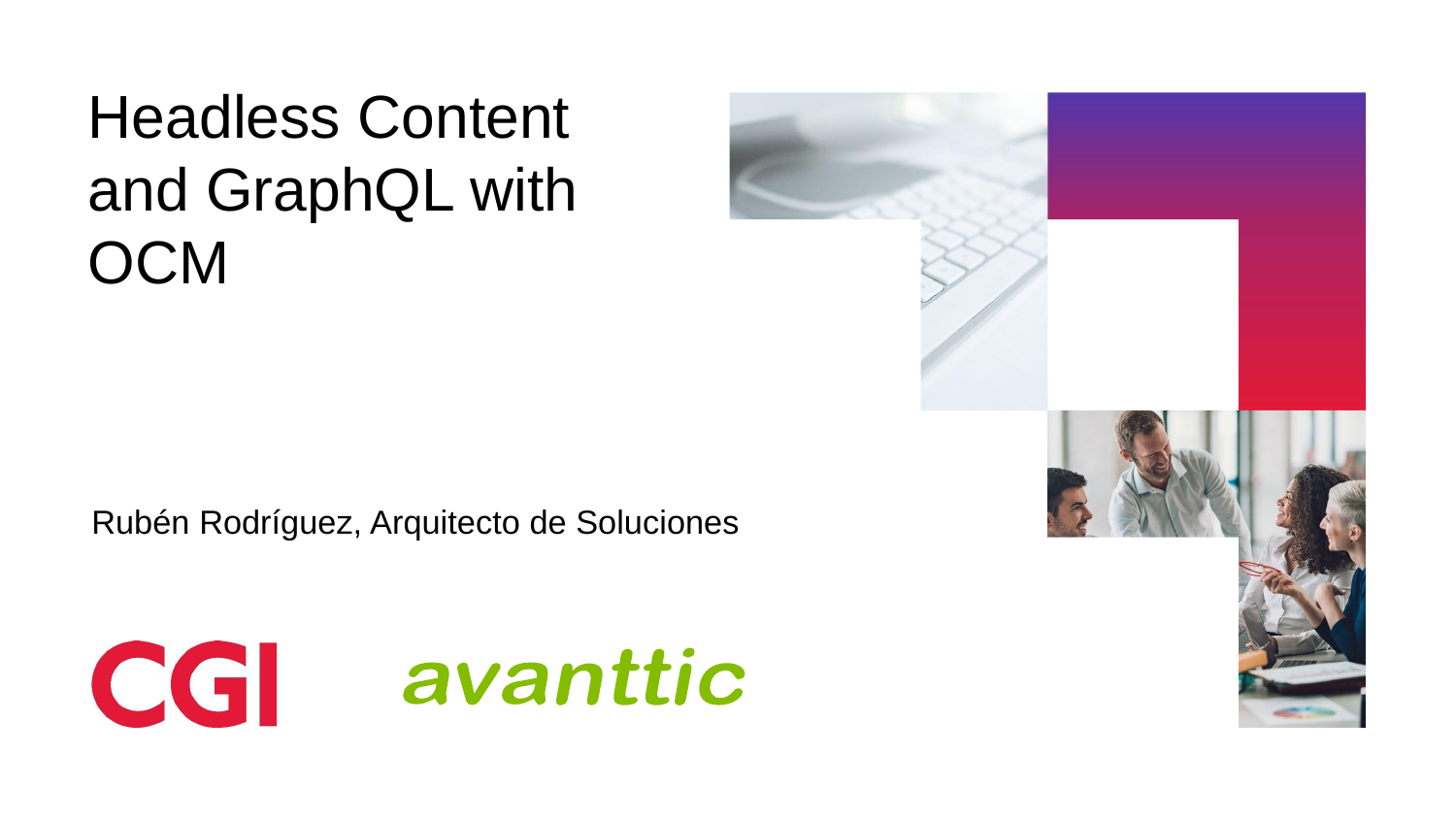#### *Agenda*



**About GraphQL**

#### **GraphQL in OCM**

#### **Use case example**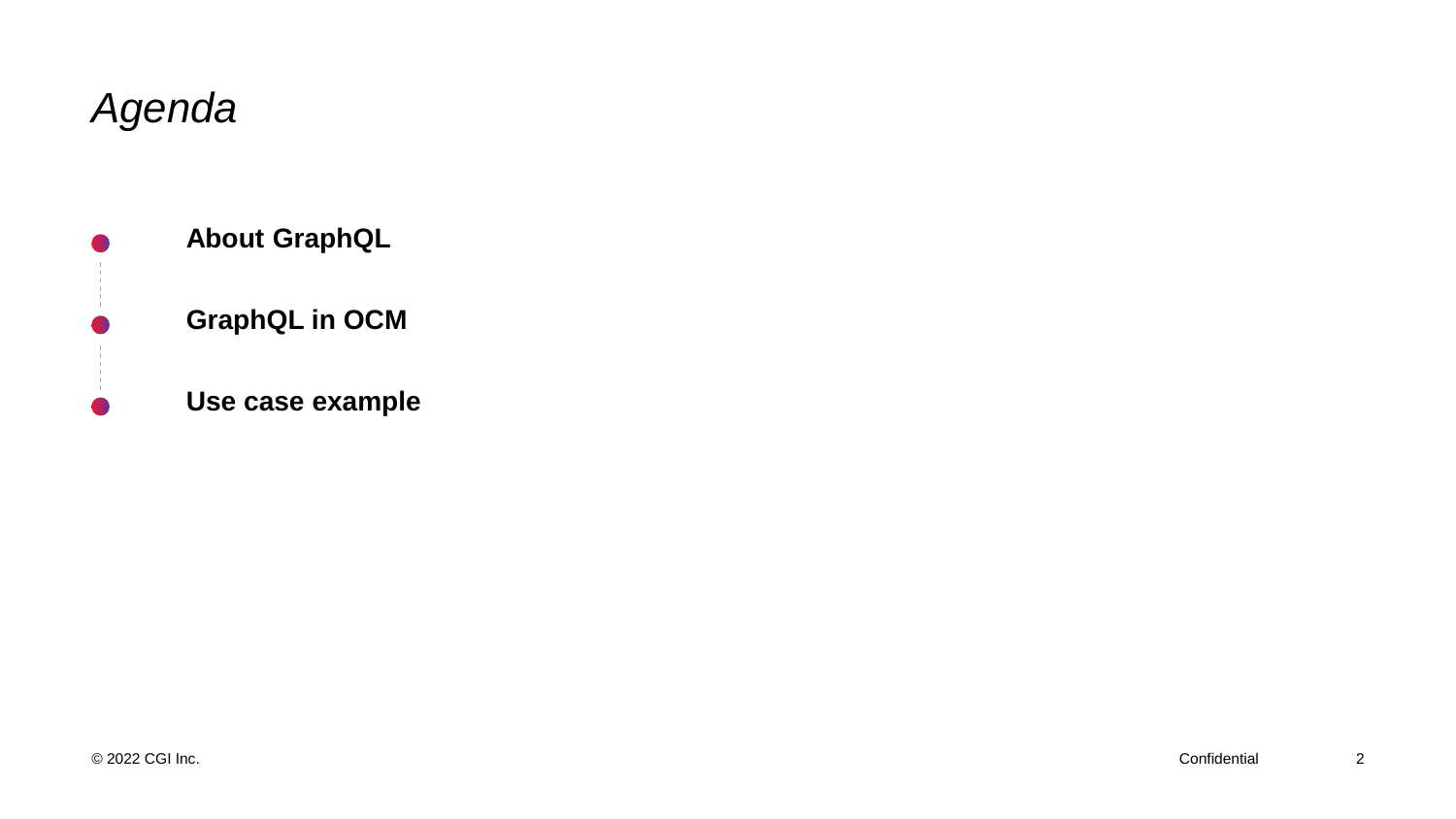## Headless CMS and OCM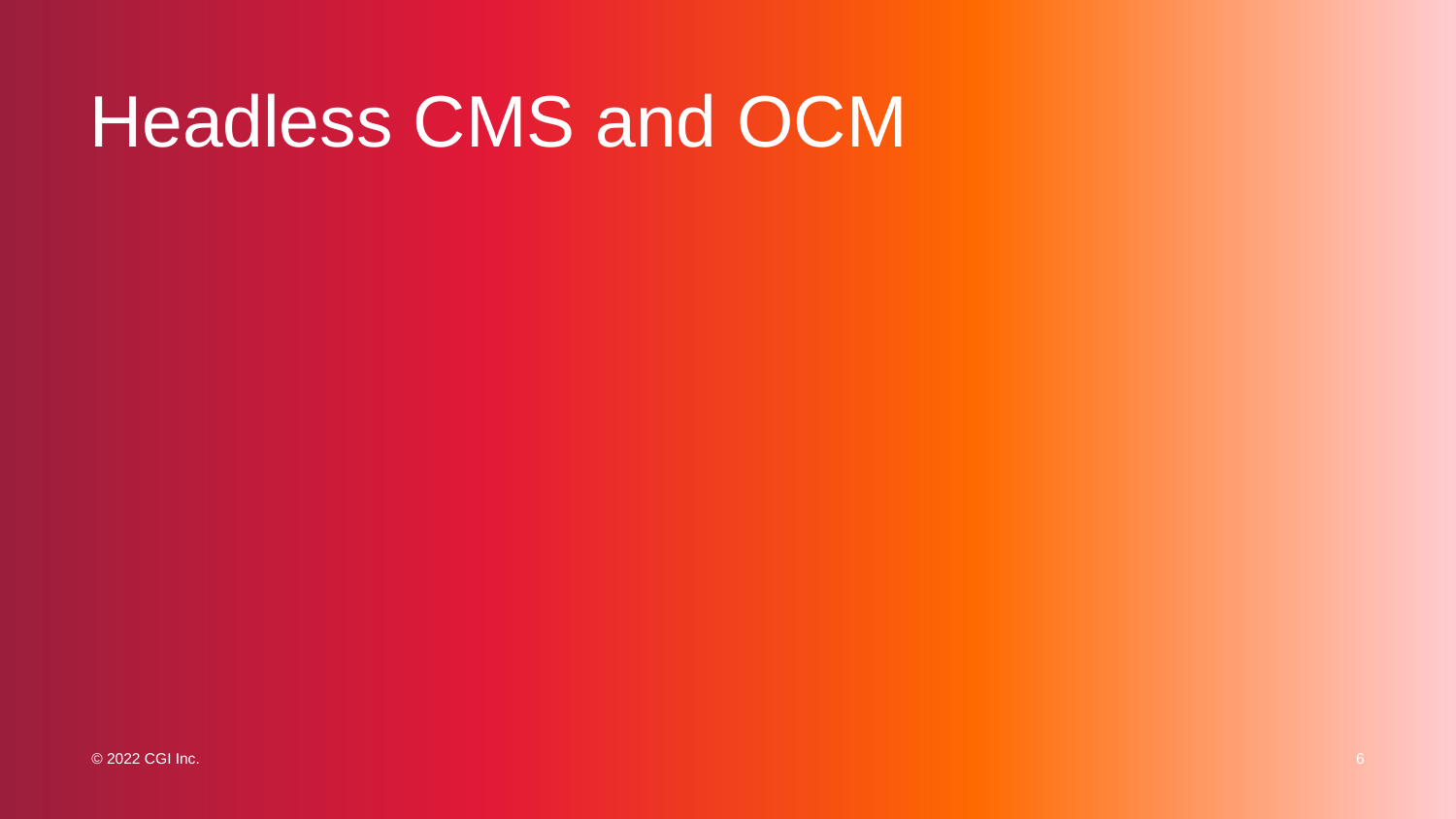#### **Graph – q – what?**

- GraphQL is a query language for APIs
- Provides description of the data in your API
- Gives clients the power to ask for exactly what they need
- Makes it easier to evolve APIs
- Enables powerful developer tools

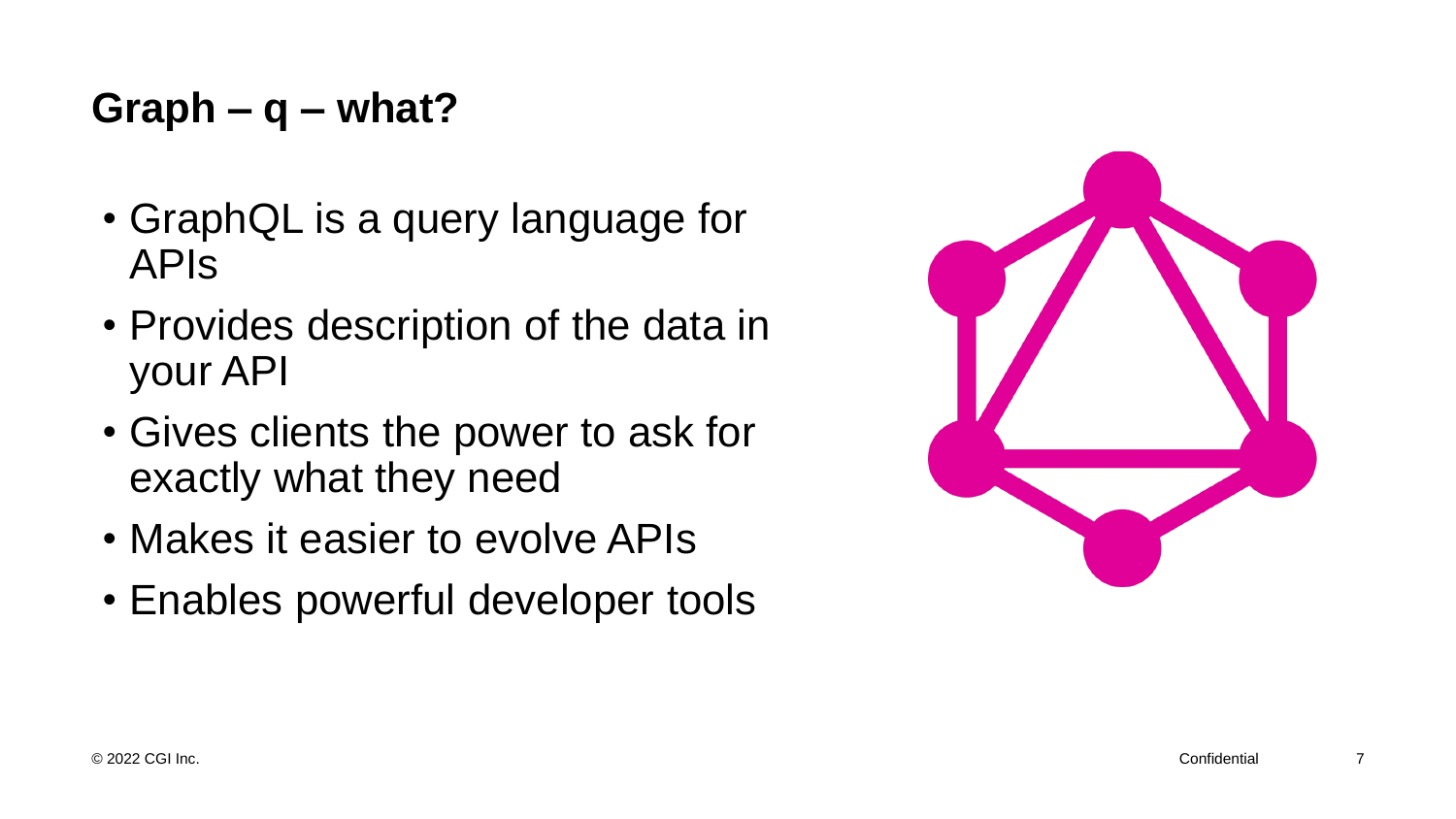### **Why use graphql?**



- Send a GraphQL query to your API and get exactly what you need, nothing more and nothing less.
- GraphQL queries always return predictable results.
- Apps using GraphQL are fast and stable because they control the data they get, not the server.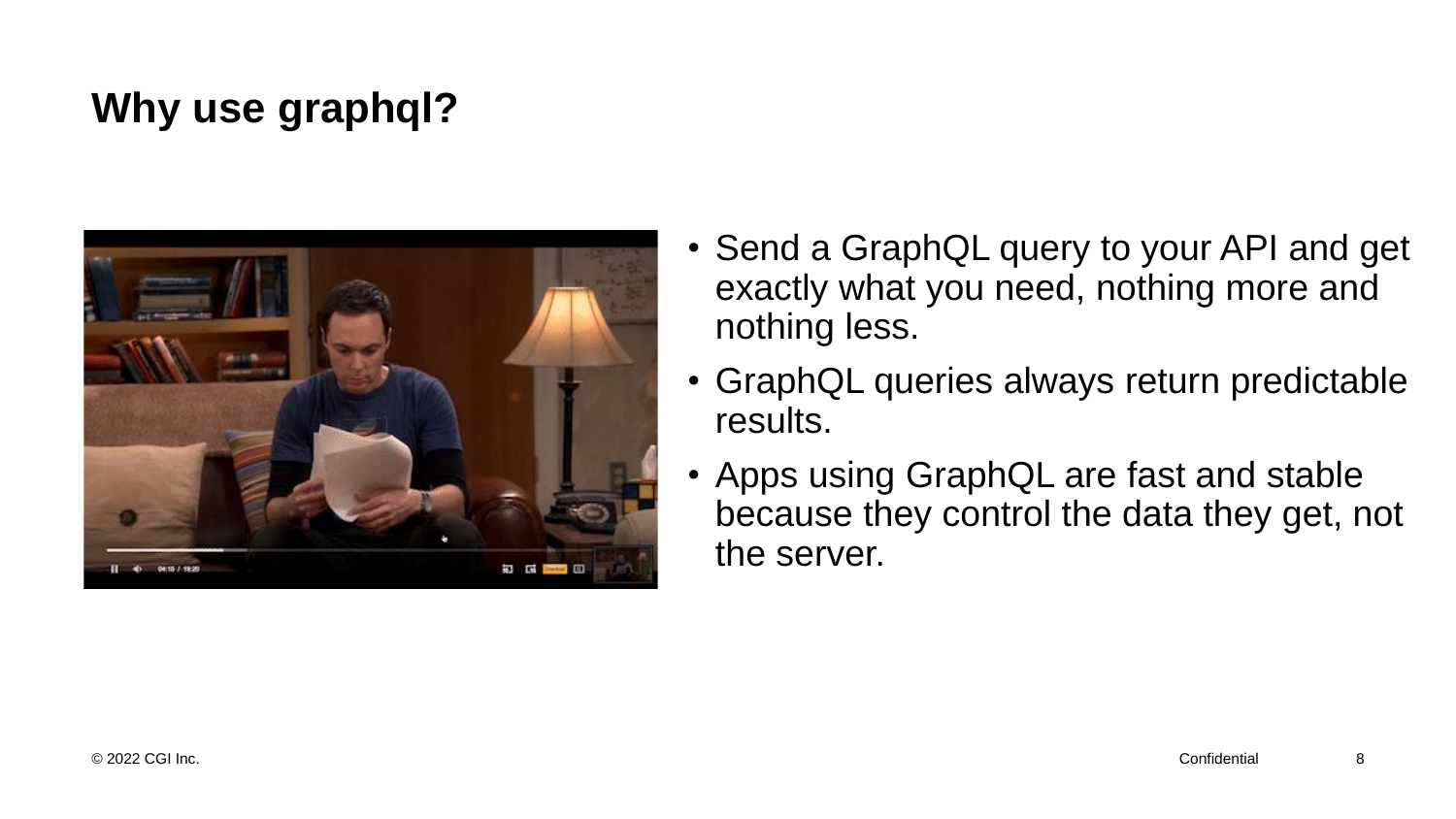### **WHY?!**

• GraphQL queries access not just the properties of one resource but also smoothly follows references between them.

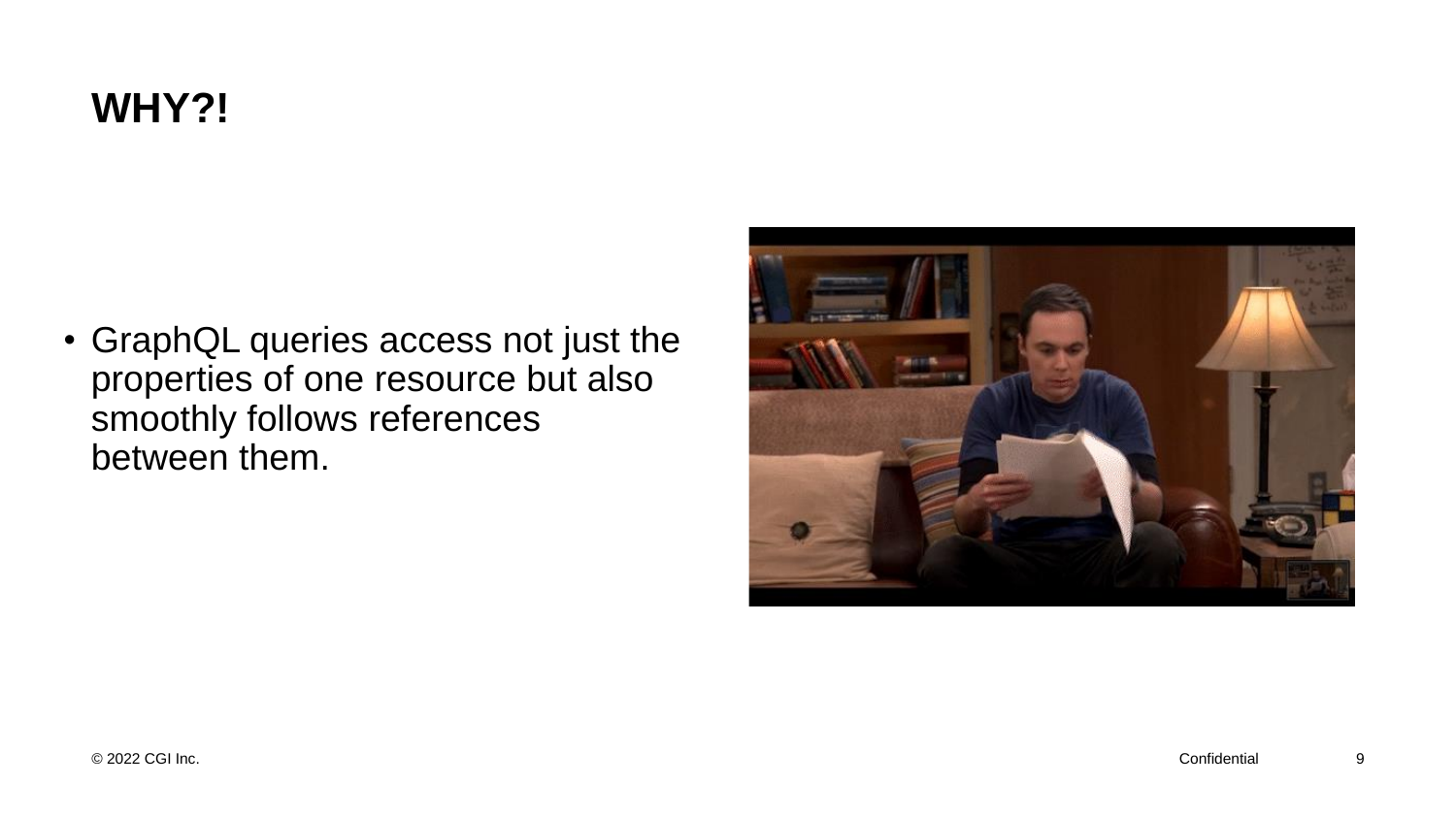### **How?!**



- GraphQL APIs are organized in terms of types and fields
- Single endpoint
- GraphQL uses types to ensure Apps only ask for what's posible
- Avoid manual parsing code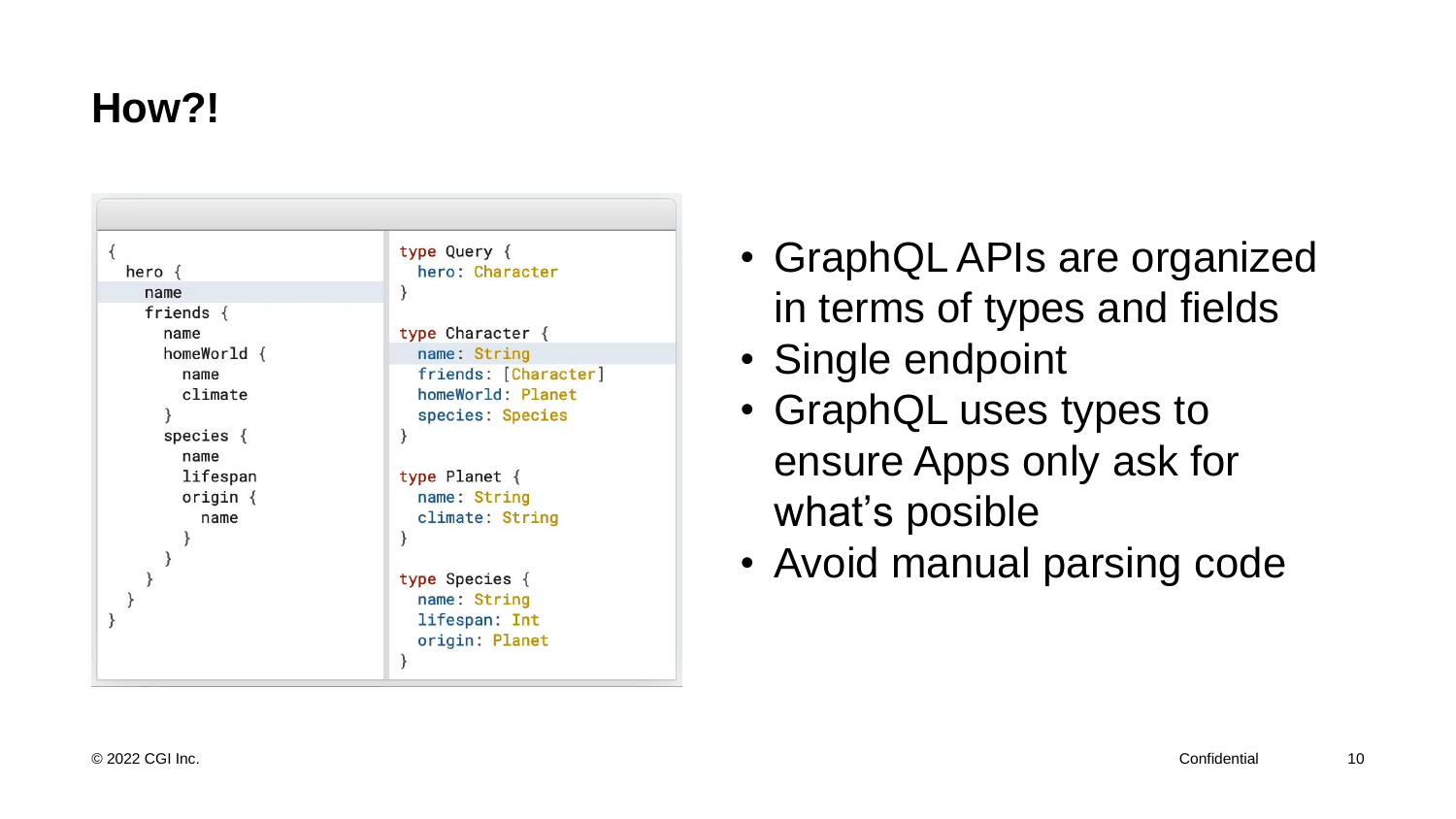#### **What does graphql wants?!**

- Fields
- Arguments
- Aliases
- Fragments
- Operation Name
- Variables
- Directives
	- @include(if: Boolean)
	- @skip(if: Boolean)

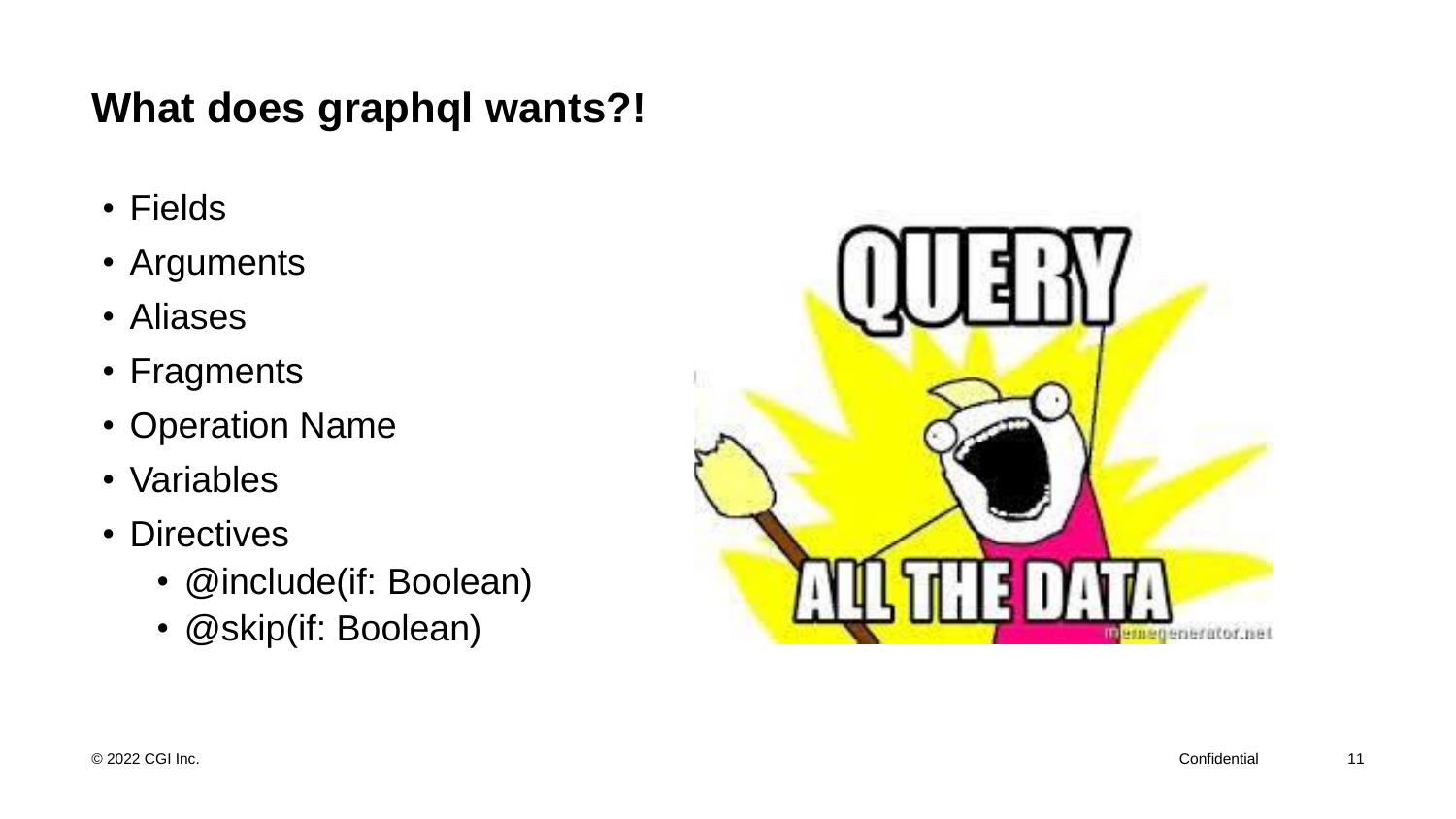# GraphQL in OCM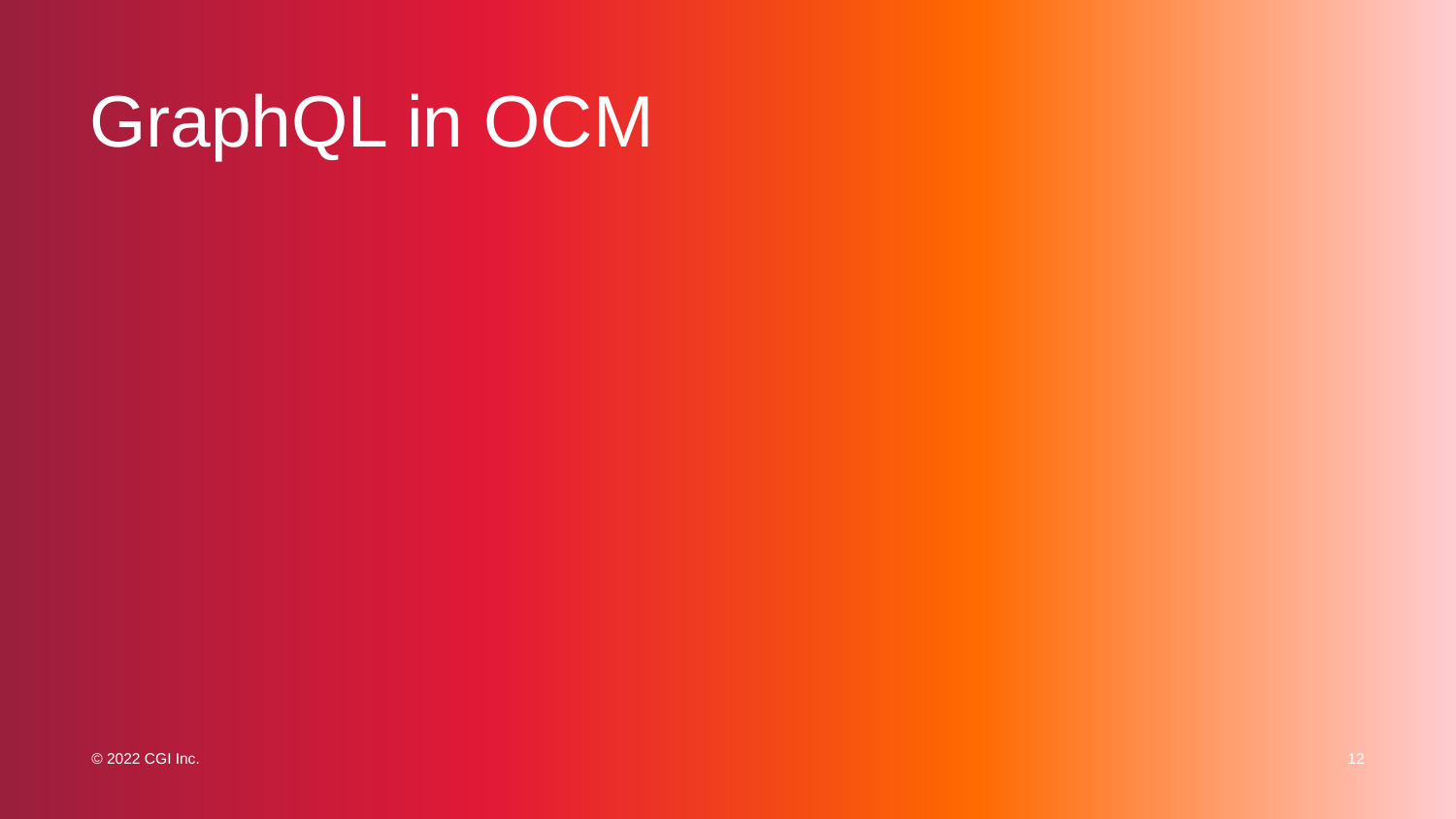#### **Remember OCM Assets?**

- **Asset type.**
- **Content.**
- Localization policy.
- Publishing channel.
- Taxonomy.
- Repository.

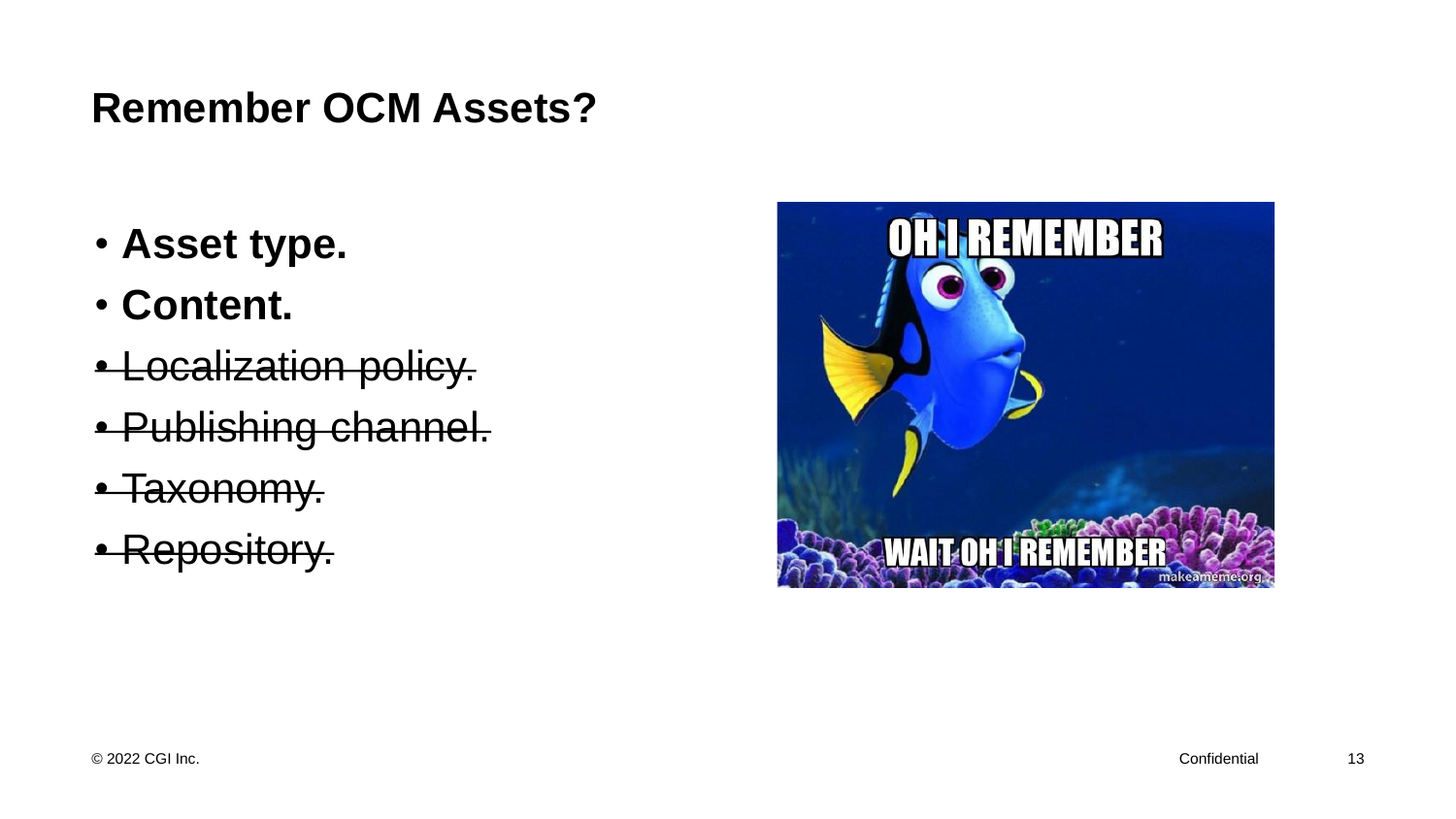#### **Think about it…**



- Asset Attributes -> Graphql fields
- Asset Types -> Graphql types
- Asset References -> Field references
- Fits perfect for graphql!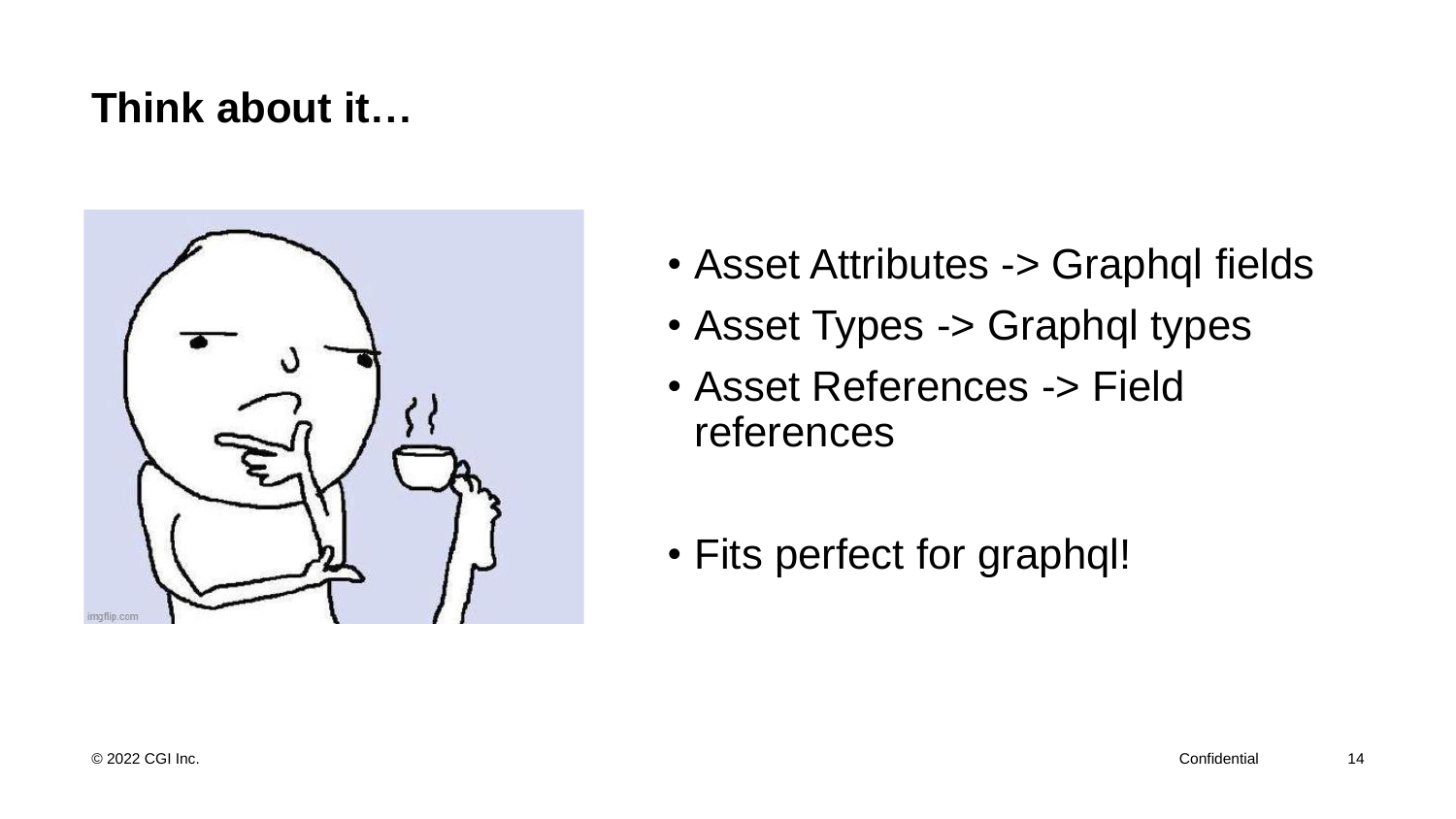## **Graphql in OCM**

- /content/published/api/v1. 1/graphql/explorer
- Only for querying assets
- Best for headless content

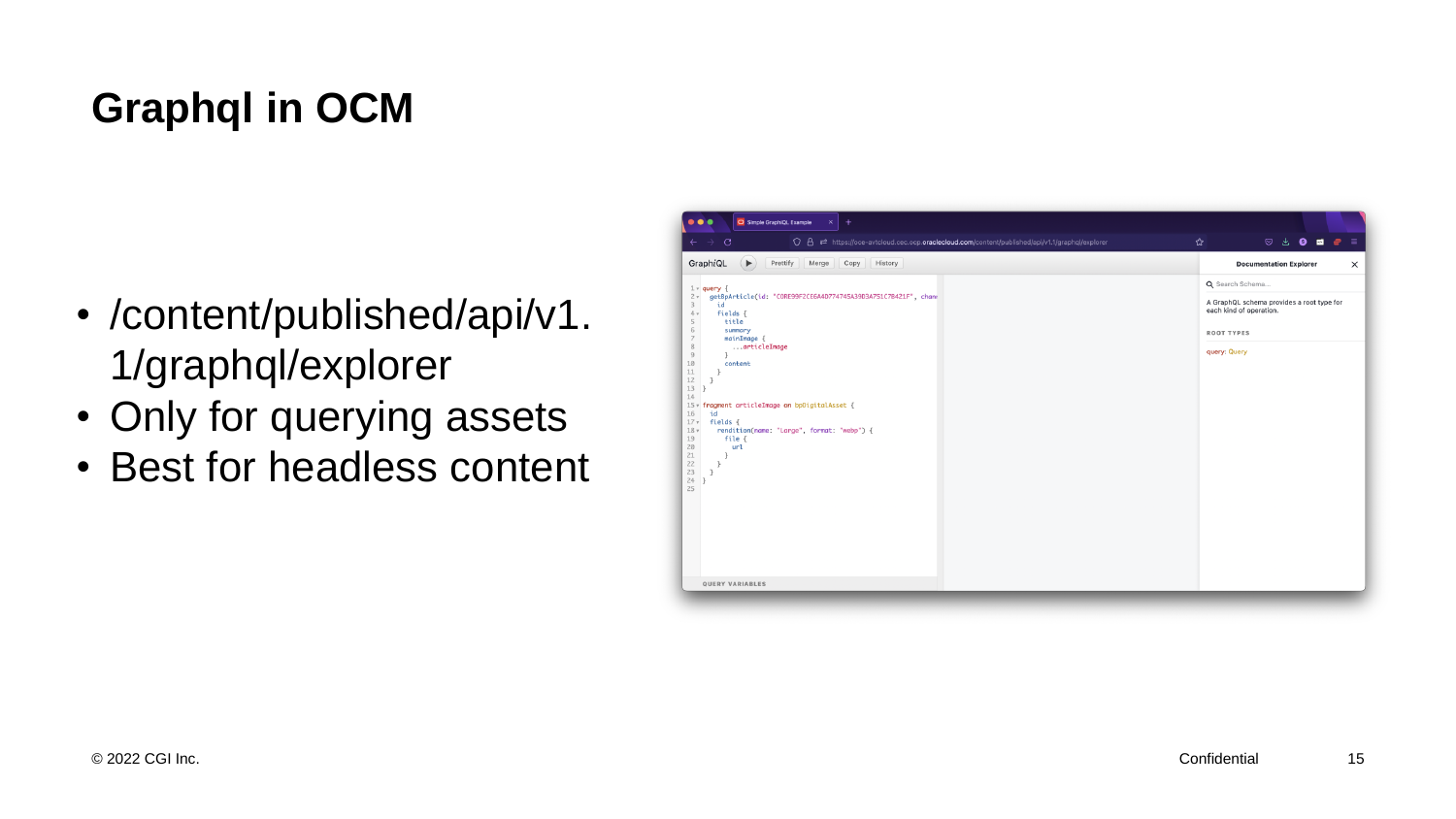## Less talk, more code!

**Use case example**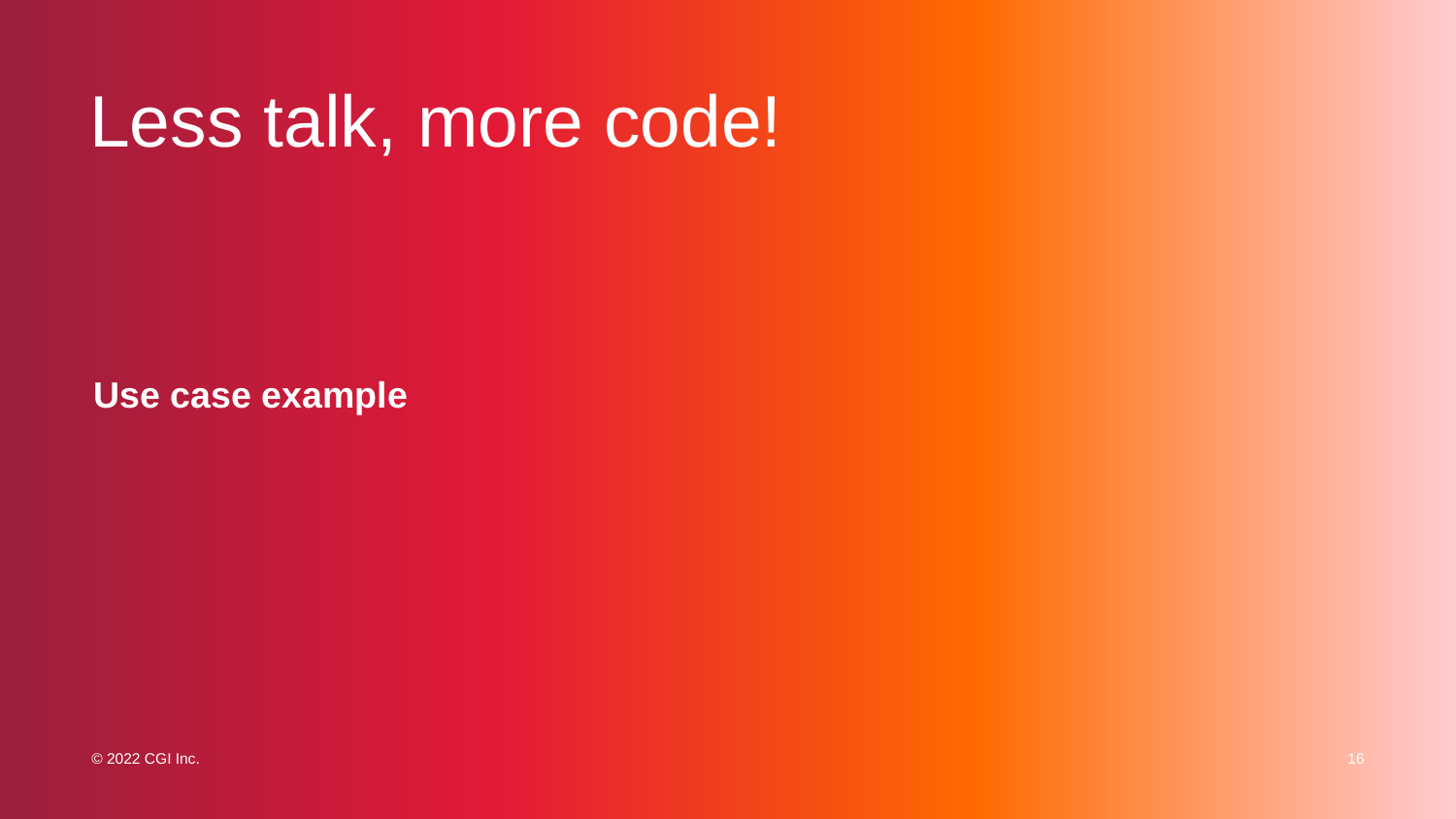#### **Let's see it in action!**